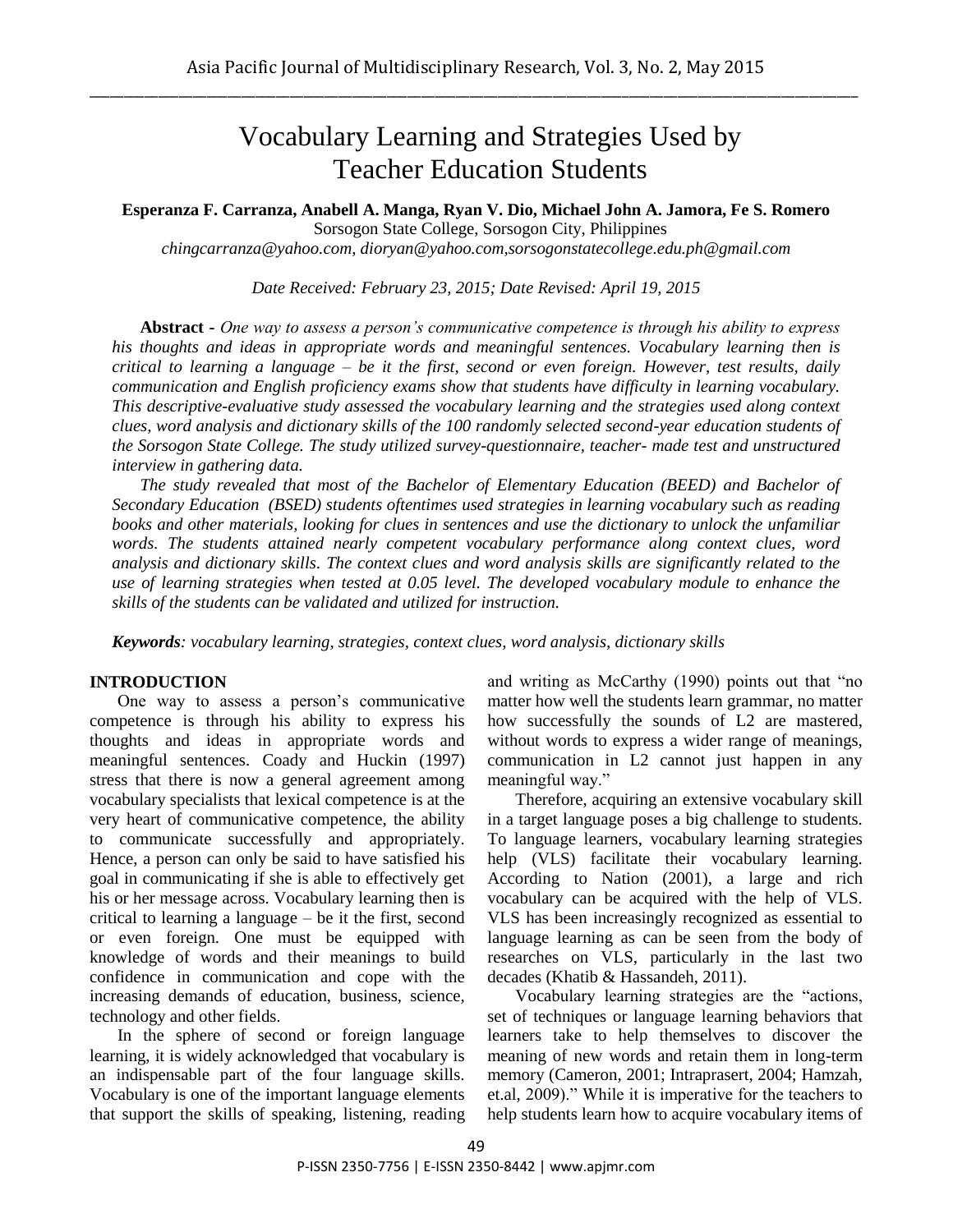their own, learner independence has long been recognized by a number of linguists in the process of vocabulary acquisition (Hamzah et al, 2009). Vocabulary learning strategies foster learner autonomy, independence and self-direction.

In the study conducted by Boonkongsaen (2012) in Thailand, he considered the different factors that affect the vocabulary learning strategies of the students. He found out that the factors were belief, attitude, motivation, language learning experience, field of study, course type, class level, language learning environment, language achievement, language proficiency and vocabulary knowledge. A similar study was conducted by Nemati (2009) where she attempted to compare the impacts of teaching through memory strategies on experimental group in comparison to control group where students were taught the meaning of vocabulary items through giving synonyms and mini-contexts. The results indicated that the students of experimental group outperformed both in short-term and long-term scores, portrayed the superiority of memory strategies in short-term and long-term retention. Then, in his article, Schmitt (2008) concluded that vocabulary learning partners – students, teachers, materials, writers, and researchers – need to contribute to facilitate adequate vocabulary learning process that paves the way to better performance and improved competence

In the Philippines, for instance, where bilingualism exists in educational institutions as per demanded by the Constitution, the need to be competent in the English language is exemplified in the academe. This explains the exposure of college students, specifically Education students to English proficiency tests to assess their competence in the use of the second language before being qualified for Practice Teaching course and even after graduation, before becoming eligible for employment. Inasmuch as the EPT aims to evaluate the students' level of competence in comprehension, vocabulary, grammar and the like, ESL learners should, above all, be given impetus to meet the demands of their academic endeavors.

However, English proficiency test results, along with other assessments given to BEED and BSED students of Sorsogon State College reveal that they have poor vocabulary knowledge. It was also observed that their daily communication in the class, processing of the materials read, and comprehension of the lessons, are hindered by their difficulty to grasp the meaning of unfamiliar words they meet in the communicative events. This is alarming especially among teacher education students since they will be in the field where they have to communicate to different people and will be looked upon as models.

Students, specifically College students should have the ability to learn and retain in their memory as many words as they can to enhance their learning capabilities and carry on the increasing complexity of academic needs. In this paper, with the belief that vocabulary development is contributory to the performance, experience and achievement of Teacher Education students, the given concern is addressed. Hence, this study was made at the Sorsogon State College being the primary higher education institution producing professional teachers in the province of Sorsogon.

### **OBJECTIVES OF THE STUDY**

This study assessed the vocabulary learning and strategies used by Teacher Education students of the Sorsogon State College-Sorsogon City Campus, AY 2012-2013. Specifically, it aimed to determine the strategies used by the students in learning vocabulary, determine the vocabulary performance in English subjects along: context clues, word analysis, and dictionary skills; test whether there is a significant relationship between the utilization of learning strategies and the students' vocabulary performance, and to develop instructional materials to enhance the vocabulary skills of the students.

# **MATERIALS AND METHODS**

The descriptive-evaluative research design was used in this study. Two sets of the teacher education students comprised the samples of the study – the BEED and the BSED students during the AY 2012- 2013. Fraenkel and Wallen (2007) recommended the minimum of 100 subjects for a descriptive study. Random selection of the 100 out of 250 second year students in the list of Teacher Education program was applied to compose the respondents of this study. Of these, 50 were taken from the different classes of BEED group and another 50 from BSED classes for an equal allocation. The list of the participants for each set of respondents has been identified through lottery method to avoid biases.

This study utilized the survey questionnaire, unstructured interview and teacher-made test in data gathering. The survey- questionnaire was utilized to determine the vocabulary learning strategies of the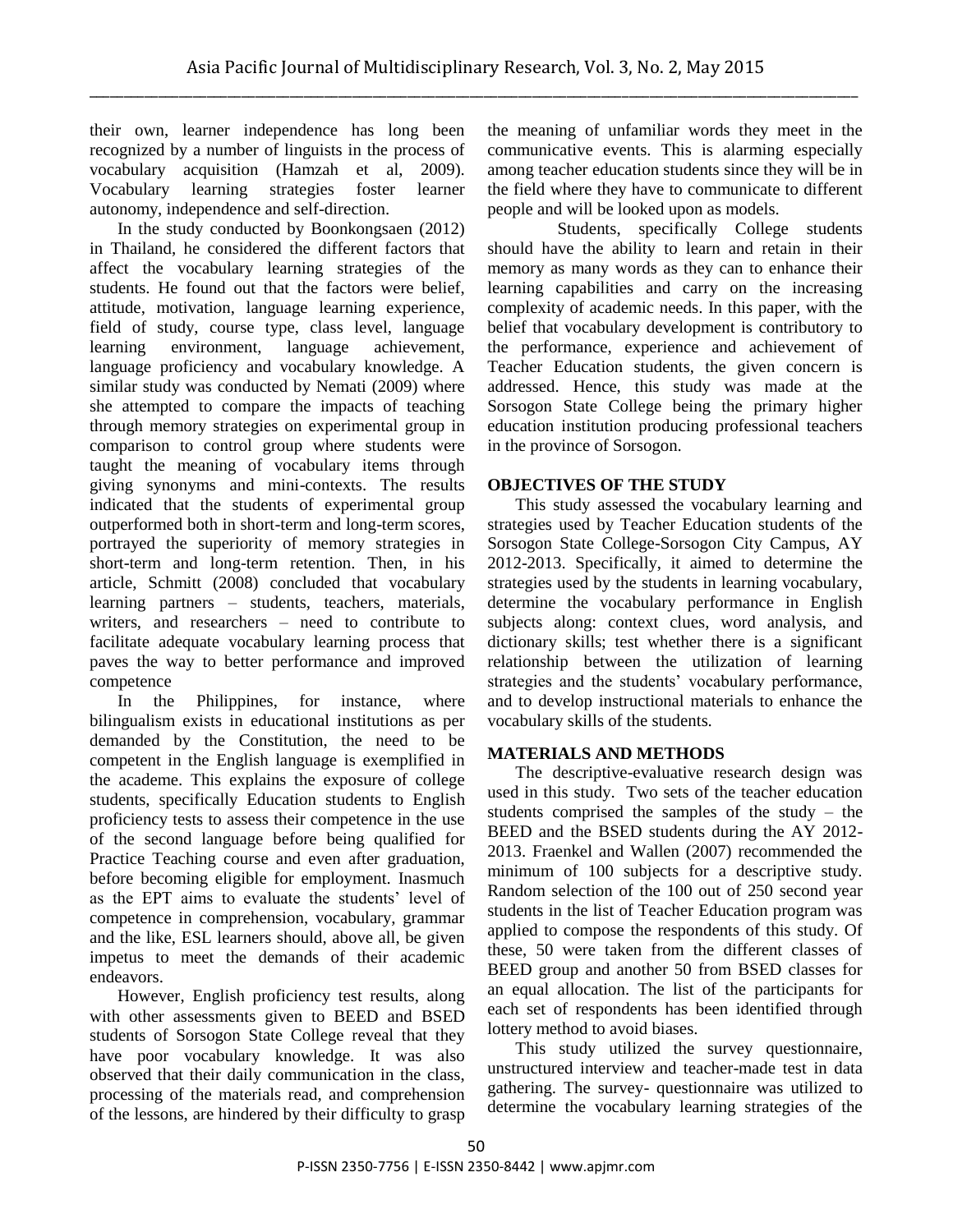teacher education students. This instrument was developed through unstructured interview and focusgroup discussions with the selected college students and faculty in the Teacher Education department of the College. A dry-run was also conducted to improve the face validity, content validity, and the reliability of the questionnaire. This used the rating scale for the frequency of use of the vocabulary strategies as follows:  $5 -$  Always,  $4 -$  Oftentimes,  $3 -$  Sometimes,  $2 -$  Seldom, and  $1 -$  Never.

On the other hand, the teacher-made test containing 20 items for context clues, 10 items word analysis, and 10 items for dictionary skills was also designed to assess the vocabulary performances of the Teacher Education students along the identified areas. Items included in the test have undergone thorough review and analysis by the experts in the field. Only those items which possess the good discriminating power and accepted level of difficulty gathered through a consolidated test bank materials of the English language professors were included in the test. Prior to the test administration, this teacher-made test has already undergone dry run for two semesters to ensure the validity of the material. Below is scale used for the interpretation of the performance level (PL) of the students:

| PL            | <b>Verbal Description</b>   |  |  |
|---------------|-----------------------------|--|--|
| 75% and above | Competent                   |  |  |
| 51% - 74%     | <b>Nearly Competent</b>     |  |  |
| 25% - 50%     | <b>Moderately Competent</b> |  |  |
| Below 25%     | Not Competent               |  |  |

Results of the vocabulary learning strategies and the performance in vocabulary were used to test whether there is significant relationship in the frequency of utilization of the vocabulary learning strategies and the performance of the Teacher Education students. This also became the basis in the development of the vocabulary module in this study.

#### **RESULTS AND DISCUSSIONS**

Table 1 presents the strategies used by the Teacher Education students in learning vocabulary. Out of 14 strategies, 9 were considered as used *oftentimes* by the respondents and only 5 were identified as *sometimes* utilized by the education students.

Findings show that students *oftentimes* read books and other materials of their interests (3.99); know the meaning of new words according to how they are used in the sentence (4.10); look for the clues used in the sentence (4.27); figure out what it means from the context each time a new word is encountered (3.82); pay close attention to roots, prefixes and suffixes (3.56); use dictionary to unlock unfamiliar words (4.47); when looking up a word in the dictionary, pay attention to the different definitions and the context in which each is appropriate (4.29); work crossword puzzle (3.50); and play word find game (3.68), respectively.

Based on the data in the table, the top three strategies utilized by the students include using the dictionary to unlock unfamiliar words as rank 1; when looking up a word in the dictionary, paying attention to the different definitions and the context in which each is appropriate as rank 2; and looking for the clues used in the sentence as the rank 3 strategy. Dictionary is found to be the students' most reliable tool in determining the meaning of an unfamiliar word. It can be attributed to an insight of denotation where a term has an established and universal dictionary meaning. Along with denotative meaning, a word has also its connotative meaning. This attributes the students' preference to the second and third strategies. While the dictionary provides a meaning of the term, its appropriateness is dependent on the context since a single term may have many different meanings. Hence, by paying attention to contexts and looking for clues, the students may arrive at the exact meaning of an unfamiliar word after they refer to the dictionary.

Meanwhile, the least frequently used strategies are applying knowledge of foreign languages (2.76), playing scrabble or boggie (3.31), and connecting the words to some common prefixes and suffixes (3.38). Students rarely use the strategy of applying knowledge of foreign languages since their curriculum does not include any course for foreign languages. Teacher Education students sometimes used playing scrabble or Boggie as a strategy for learning vocabulary because the actual playing does not provide a discussion of context-dependent meaning of word. Then, the least strategy, connecting the words to some common prefixes and suffixes, is attributed to the students' lack of knowledge to break down words into affixes and meaningful units to arrive at its meaning. Results imply that the Teacher Education students are aware and conscious of the importance of learning vocabulary using different strategies to unlock unfamiliar words. Further, Fan (2003) emphasized that students who use strategies more often are the ones who exhibited high proficiency in vocabulary tests.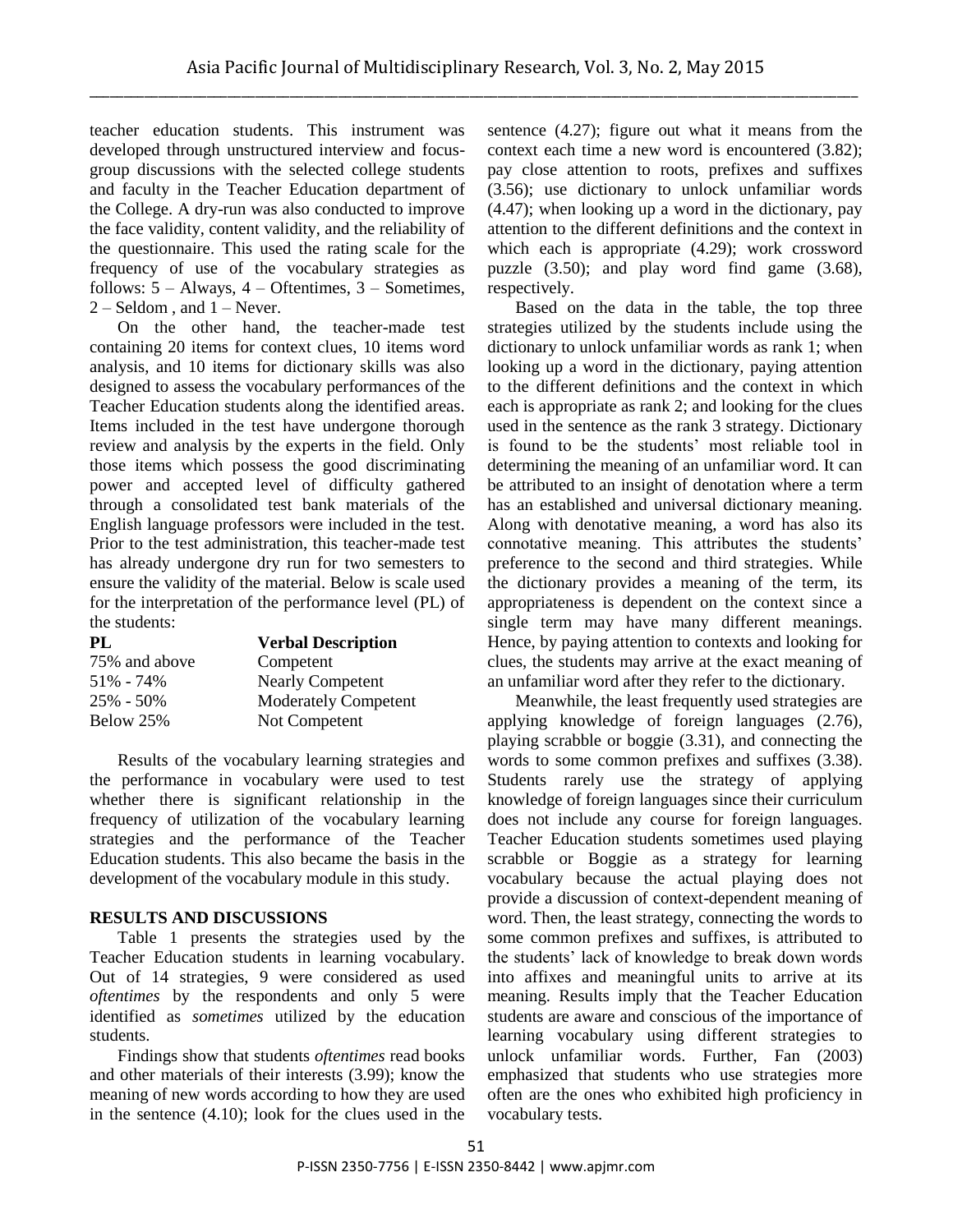| <b>Strategies</b>                                                                                                                | WM   | <b>Description</b> | Rank |
|----------------------------------------------------------------------------------------------------------------------------------|------|--------------------|------|
| Read books and other materials of your interest.<br>1.                                                                           | 3.99 | <b>Oftentimes</b>  | 5    |
| Know the meaning of new words according to how they are<br>2.<br>used in the sentence.                                           | 4.10 | <b>Oftentimes</b>  | 4    |
| Look for the clues used in the sentence.<br>3.<br>Each time a new word is encountered, figure out what it means<br>4.            | 4.27 | <b>Oftentimes</b>  | 3    |
| from the context. If can't figure out the word, look it up and<br>make a note of it.                                             | 3.82 | <b>Oftentimes</b>  | 6    |
| List down words with their meaning and use them in speaking<br>5.<br>and writing.                                                | 3.49 | Sometimes          | 10   |
| 6. Learn the meaning of new words through structural analysis.                                                                   | 3.44 | Sometimes          | 11   |
| Connect the words to some common prefixes and suffixes to<br>7.<br>form new words.                                               | 3.38 | Sometimes          | 12   |
| Pay close attention to roots, prefixes and suffixes.<br>8.                                                                       | 3.56 | <b>Oftentimes</b>  | 8    |
| 9. Use the dictionary to unlock unfamiliar words.<br>10. When looking up a word in the dictionary, pay attention to the          | 4.47 | <b>Oftentimes</b>  |      |
| different definitions and the context in which each is<br>appropriate.                                                           | 4.29 | <b>Oftentimes</b>  | 2    |
| 11. Apply knowledge of foreign languages, especially those related                                                               |      |                    |      |
| to Latin, such as Spanish, French And Italian. English has many<br>cognates or words with similar meanings from these languages. | 2.76 | Sometimes          | 14   |
| Work crossword puzzle<br>12.                                                                                                     | 3.50 | <b>Oftentimes</b>  | 9    |
| Play scrabble or Boggie<br>13.                                                                                                   | 3.31 | Sometimes          | 13   |
| 14. Play word find game                                                                                                          | 3.68 | <b>Oftentimes</b>  | 7    |

**Table 1. Strategies used by the teacher education students in learning vocabulary**

This claim could be supported by the idea of Nation (2001) that a large and rich vocabulary can be acquired with the help of vocabulary learning strategies (VLS). It has been increasingly recognized as essential to language learning as can be seen from the body of researches on VLS, particularly in the last two decades (Khatib and Hassandeh, 2011). While it is imperative for the teachers to help students learn how to acquire vocabulary items of their own, it fosters learner autonomy, independence and selfdirection.

Table 2 shows the vocabulary performance of both BEED and BSEd students in context clues, word analysis and dictionary skills. Results revealed that both BEED and BSEd students were *nearly competent* in context clues, word analysis and dictionary skills. However, findings show that BSEd students are better in context clues and in word analysis, as shown by the weighted means of 62.90 and 61.54 respectively.

BEED students attained 54.50 in context clues and 54.00 in word analysis. However, they are much better in terms of dictionary skills as shown by the weighted mean of 73.80 compared to BSEd which got a weighted mean of 73.00 only. The table also shows an over-all performance of teacher education students in context clues, word analysis, and dictionary skills, which is 58.70, 57.77, and 73.40, respectively, all interpreted as nearly competent.

Findings show that both groups of education students have achieved similar performance levels in vocabulary learning which almost achieved the required competency level as education students.

|                      | Table 2.<br>Vocabulary performance of teacher education students |                   |          |                       |  |  |
|----------------------|------------------------------------------------------------------|-------------------|----------|-----------------------|--|--|
| <b>VOCABULARY</b>    |                                                                  | PERFORMANCE LEVEL |          |                       |  |  |
| <b>SKILLS</b>        | <b>BEED</b>                                                      | <b>BSED</b>       | Over-all | <b>INTERPRETATION</b> |  |  |
| <b>Context Clues</b> | 54.50                                                            | 62.90             | 58.70    | Nearly competent      |  |  |
| <b>Word Analysis</b> | 54.00                                                            | 61.54             | 57.77    | Nearly competent      |  |  |
| Dictionary skills    | 73.80                                                            | 73.00             | 73.40    | Nearly competent      |  |  |

**Table 2. Vocabulary performance of teacher education students**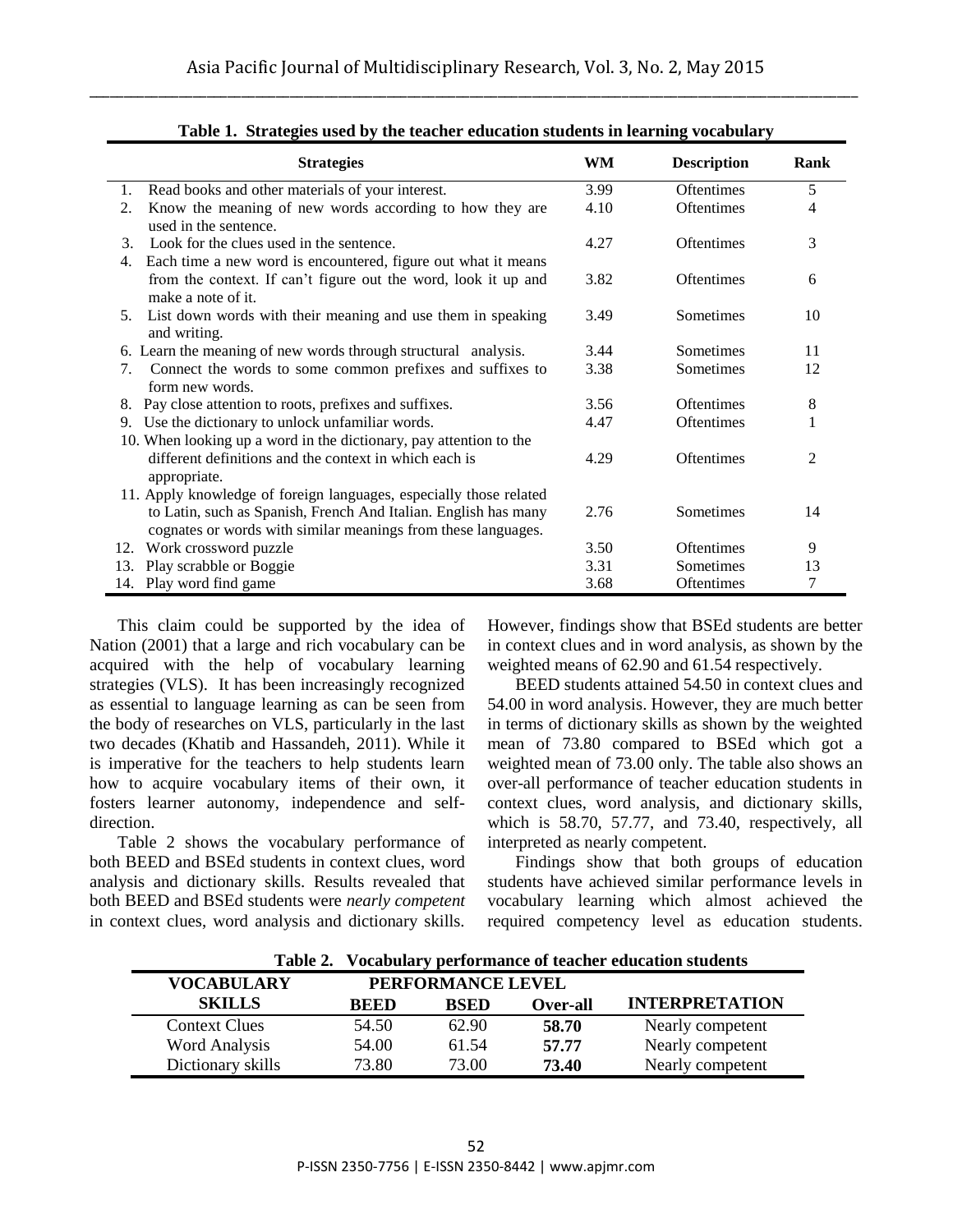Their similar level of performance is attributed to their attachment to their generalist orientation. In first year, both BEED and BSED students are in a general education curriculum. During the data gathering period of this research, the respondents were in that stage where they were still in the general education orientation and in the process of adjustment to specific fields of specialization. Rather than acquiring and using specific tactics of processing data apt to their fields, what the students used in answering the vocabulary test in the questionnaire were their study and thinking skills learned in first year.

Result of this study on the vocabulary performance is quite similar to the result of the study of Digo et. al. (2012) on the performance of the basic education teachers in English proficiency test (EPT) where they achieve an over-all performance of 54.82 which did not reach the required performance level of at least 75%. This illustrates that broad knowledge and improve vocabulary learning performance will lead to better proficiency in the study of English language which can be translated to better teaching of the subject as future educators.

Table 3 reveals the relationship between the frequency of use of learning strategies and the vocabulary performance of education students along context clues, word analysis, and dictionary skills. It can be gleaned from the table that the computed pearson r value of 0.36 between the frequency of use of learning strategies and context clues performance of students rejects the null hypothesis (Ho) at 0.05 level of significance. Hence, there is a significant moderate positive relationship between the frequency of use of the learning strategies and the students' performance in context clues. This means that students' learning strategies can help improve their vocabulary performance in terms of context clues. The significant relationship lies in the idea that the context clues domain of vocabulary performance necessitates the frequent use of strategies since the meaning of

words in this kind of vocabulary test needs to be analyzed and interpreted according to how it is used in the sentence. Since the definition of the term in this domain is dependent to the context, strategies play a great role in achieving good performance in this test.

Students apply these or develop their own strategies to improve their vocabulary skills. This is supported by Sanaoui (1995) who claims that strategies used by learners in acquiring new words do have greater bearing on their vocabulary acquisition than other known factors. He classifies vocabulary learning strategy to a set of strategies that dominate their approach. Independence and time, they claim, are associated with the vocabulary learning profiles of the learners. Likewise, Kelly (1990) believes that there are underlying influences and beliefs of learners to the use of strategies that are widely discussed.

The table also discloses the computed Pearson r value of 0.32 between the students' frequency of use of the learning strategies and vocabulary performance in word analysis which led to the rejection of the null hypothesis (Ho) at 0.05 level of significance. Hence, there is a significant moderate positive relationship between students learning strategies and vocabulary performance in word analysis. This means that the frequency of use of the students' learning strategies can affect their vocabulary performance. The more the students are exposed to these learning strategies the more that they could gain a better performance along this skills since it has a positive relationship.

These results can be supported by the researches of Kojic-Sabo & Lightbrown (1999) which stressed that with more frequent and elaborate use of the strategy the students will have the tendency to have higher levels of achievements in vocabulary learning. They also cited five criteria variables that distinguished among various learner types in terms of their approach to vocabulary study, time, learner independence, vocabulary notes review and dictionary use.

Table 3. Relationship between the frequency of use of vocabulary learning strategies and the performance of students

|                               | <b>Frequency of Use of Vocabulary Learning Strategies</b> |          |                |  |  |
|-------------------------------|-----------------------------------------------------------|----------|----------------|--|--|
| <b>Vocabulary Performance</b> | Pearson r value                                           | p- value | Decision on Ho |  |  |
| <b>Context Clues</b>          | 0.36                                                      | 0.0002   | Reject         |  |  |
| <b>Word Analysis</b>          | 0.32                                                      | 0.0013   | Reject         |  |  |
| Dictionary Skills             | 0.10                                                      | 0.3399   | Do not reject  |  |  |

\**Significant at =0.05*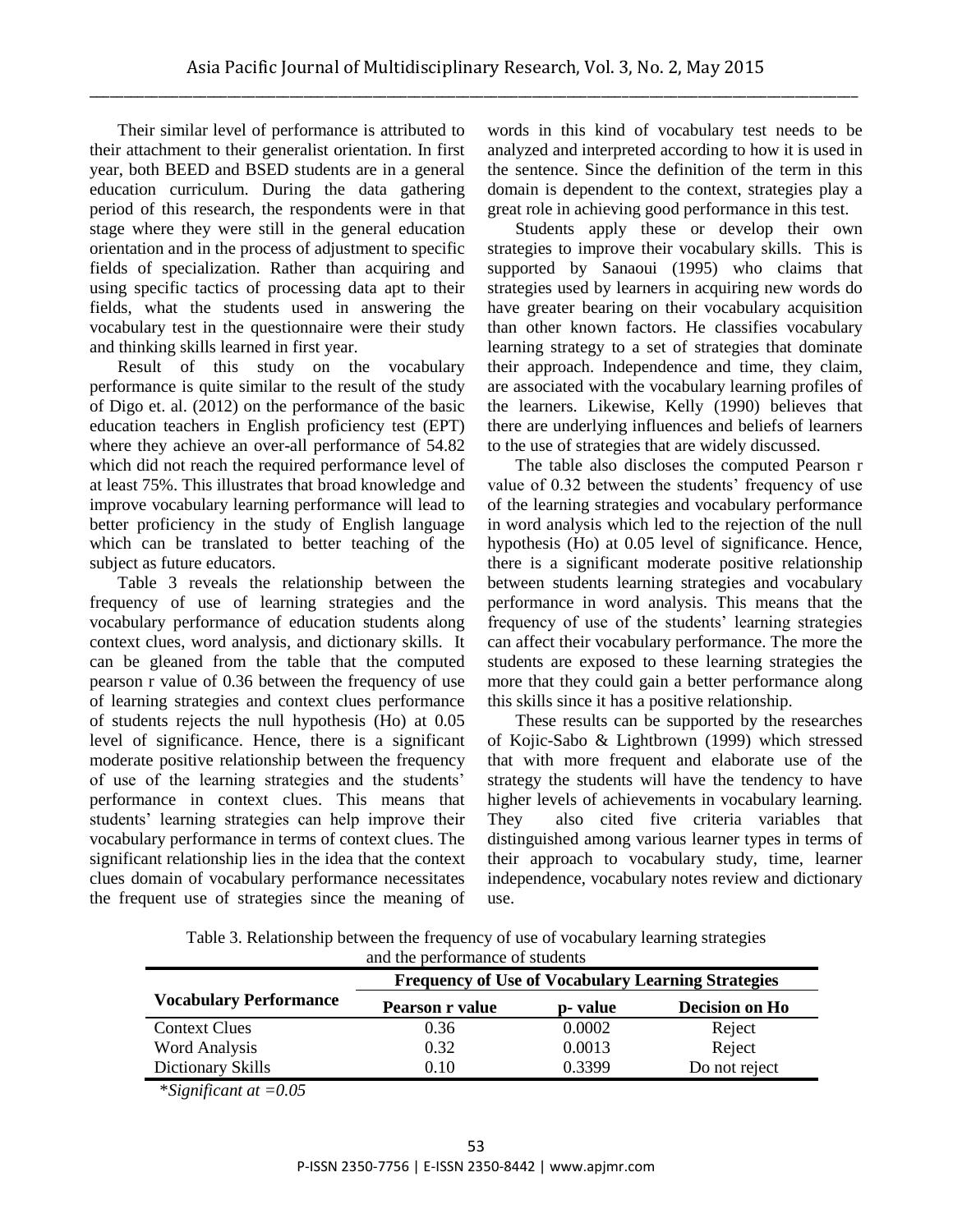However, the table reflects the insignificant relationship between the respondents' frequency of use of the learning strategies and the vocabulary performance along dictionary skills. This could be elaborated by the computed Pearson r value of 0.10 which failed to reject the null hypothesis (Ho) at 0.05 level of significance. Although there is a positive relationship between the respondents' strategies used and the dictionary skills performance, it is not significant.

This result can be explained by their performance along dictionary skills which is at nearly competent level only despite the fact that they oftentimes use the dictionary to unlock unfamiliar words and for selfstudy as their strategy. Moreover, exposure of students to internet/ electronic sources leads them to disorientation of the basic dictionary skills. This findings in the locale of the study did not support the claim of Luppescu and Day(1993) that students who use dictionary score significantly better in a vocabulary tests than students who do not use one.

This suggests to search for other variables that may affect the vocabulary performance of the students aside from the learning strategies they used. Since the frequency of use of the identified strategies moderately affect their performance means there are other factors to be identified such as IQ, study habits, family background, and availability of the materials that may significantly affect their vocabulary performance which serve as the gap of the study. Moreover, the article of Schmitt (2008) concluded that four vocabulary learning partners – students, teachers, materials, writers and researchers – need to contribute to facilitate adequate vocabulary learning process that paves the way to better performance and improved competence which the present endeavor focus only on students' vocabulary learning strategies.

As an output of the study, the researchers developed a vocabulary instructional materials entitled **"World World:** A Vocabulary Module for Tertiary Students". Its objective is to aid the Teacher Education students gain new words and will further help them acquire a rich vocabulary skills as future teachers. This is composed of a few discussions of strategies for building vocabulary and activities to work on. It is the researchers' hope that the module will be useful to both the teachers and the students.

A vocabulary knowledge is a pre-requisite and a causative factor in comprehension (De Guzman, 2005). A person's ability to understand the meaning of the word used in any communicative event facilitates his comprehension of the whole context or thought and also enriches his expression of thought. The knowledge with large vocabulary allows people to communicate effectively. It seems almost impossible to overstate the power of words. The ability to function in today's social and economic worlds is affected by the language skills and word knowledge. Perhaps one great tool teachers can give students for succeeding, not only in their education but more in life, is a large, rich vocabulary and the skills for using those words. It is in this perspective that this module was developed.

# **CONCLUSIONS AND RECOMMENDATIONS**

In the light of the findings of the study, it is concluded that the different strategies in learning vocabulary are mostly *oftentimes* used by the Teacher Education students. The students achieved *nearly competent* level of performance in context clues, word analysis and dictionary skills. There is a significant moderate positive relationship between the students' frequency of use of learning strategies and the vocabulary performance along context clues and word analysis. However, there is an insignificant positive relationship on dictionary skills.

Research also shows the relationship between vocabulary knowledge and text comprehension, a process that is basic to learning. Therefore, regardless of the perspective taken in explaining the reading process, knowledge of vocabulary plays a significant role. Teachers play a fundamental role in the development of their students' vocabulary. The more students know, the better understanding they will have of themselves, society, the economy, history and so on.

Based on the conclusions given, it is therefore recommended that the provisions for students' vocabulary learning activities and strategies in English subjects be further emphasized through independent and cooperative learning to improve their skills. This signifies that more intensive vocabulary trainings and activities be given to Teacher Education students to enhance and sustain their skills in this area of English study. Along this line, a vocabulary module for Tertiary Education students was developed to enhance the vocabulary skills of the students. A similar/followup study incorporating other variables that may affect the vocabulary performance of the students in similar or other fields may be conducted to strengthen results of this study. Furthermore, the developed vocabulary module to enhance the vocabulary skills of the